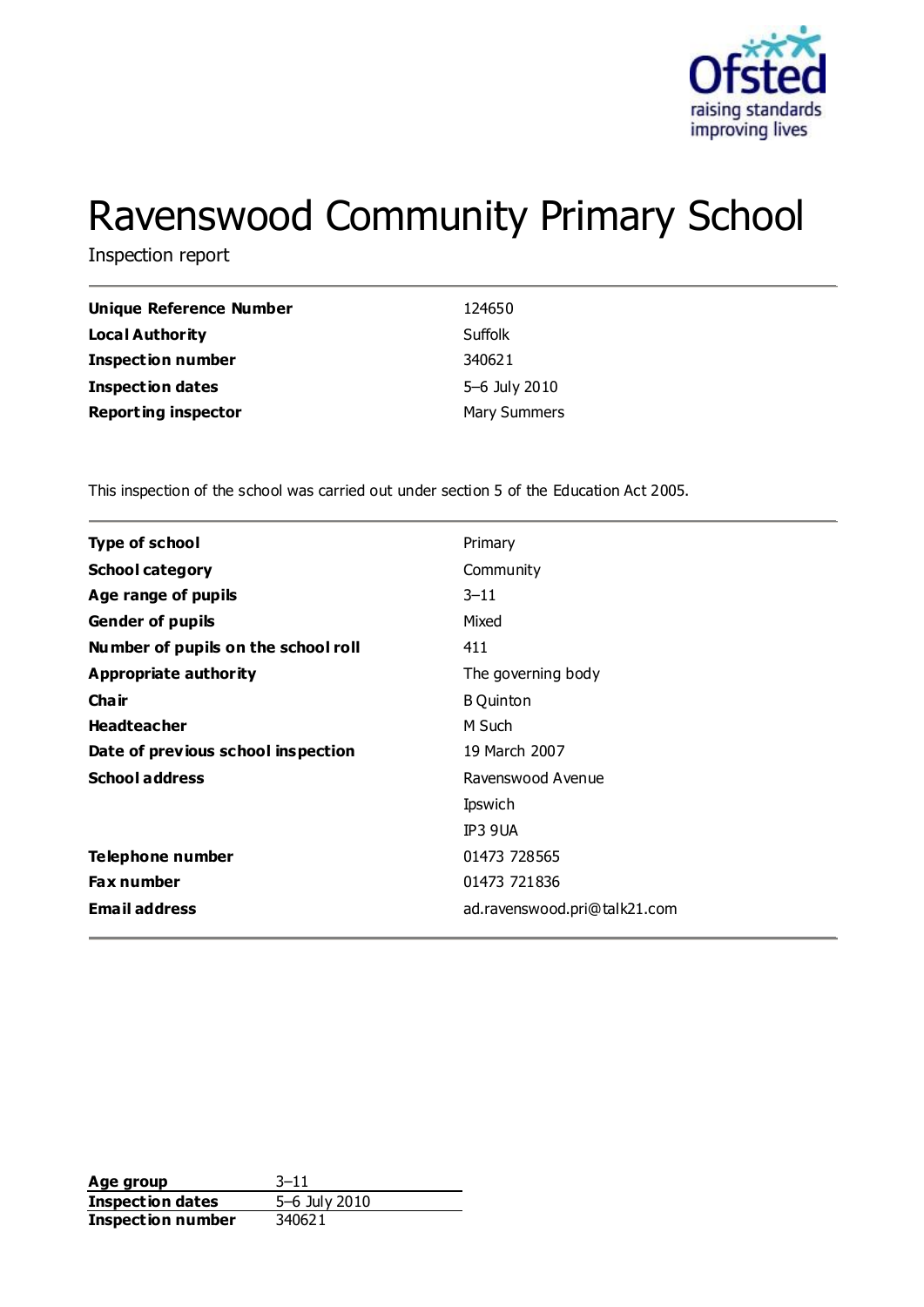The Office for Standards in Education, Children's Services and Skills (Ofsted) regulates and inspects to achieve excellence in the care of children and young people, and in education and skills for learners of all ages. It regulates and inspects childcare and children's social care, and inspects the Children and Family Court Advisory Support Service (Cafcass), schools, colleges, initial teacher training, work-based learning and skills training, adult and community learning, and education and training in prisons and other secure establishments. It rates council children's services, and inspects services for looked after children, safeguarding and child protection.

Further copies of this report are obtainable from the school. Under the Education Act 2005, the school must provide a copy of this report free of charge to certain categories of people. A charge not exceeding the full cost of reproduction may be made for any other copies supplied.

If you would like a copy of this document in a different format, such as large print or Braille, please telephone 08456 404045, or email **[enquiries@ofsted.gov.uk](mailto:enquiries@ofsted.gov.uk)**.

You may copy all or parts of this document for non-commercial educational purposes, as long as you give details of the source and date of publication and do not alter the documentation in any way.

Royal Exchange Buildings St Ann's Square Manchester M2 7LA

T: 08456 404045 Textphone: 0161 618 8524 E: **[enquiries@ofsted.gov.uk](mailto:enquiries@ofsted.gov.uk)** W: **[www.ofsted.gov.uk](http://www.ofsted.gov.uk/)**

© Crown copyright 2010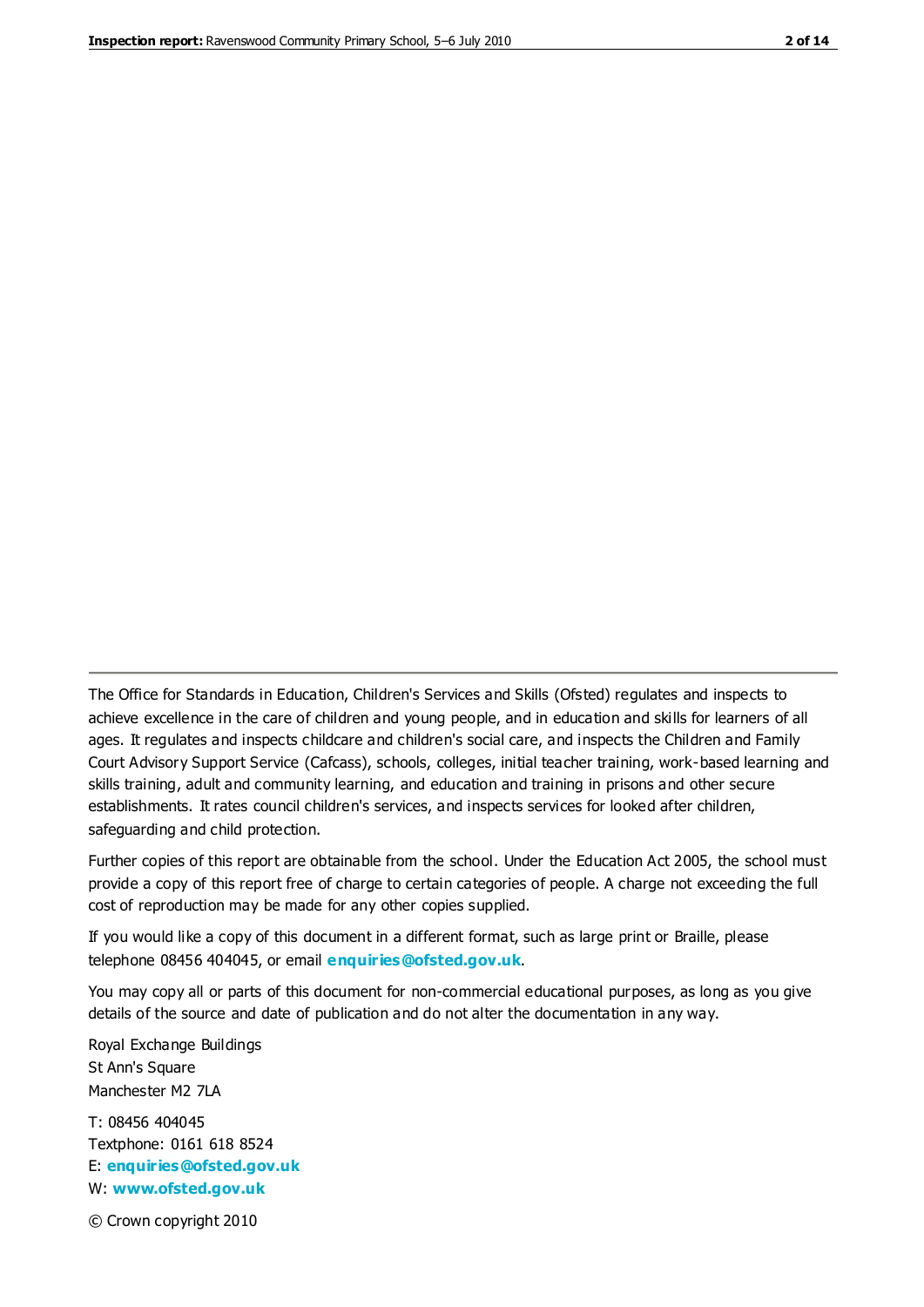# **Introduction**

This inspection was carried out by three additional inspectors. Inspectors observed 23 lessons taught by 16 teachers. They met with representatives of the governing body, staff and pupils, looked at a range of the school's policies and plans, records of pupils' progress, questionnaires returned by pupils and staff and the 109 questionnaires submitted by parents and carers.

The inspection team reviewed many aspects of the school's work. It looked in detail at the following:

- $\blacksquare$  the achievement of girls throughout the school
- $\blacksquare$  pupils' achievement in mathematics, to see how well teaching meets the needs and abilities of all pupils
- how well the school's leaders analyse data and plan rigorous targets for school improvement.

# **Information about the school**

Most pupils who attend this large primary school come from the immediate locality. The large majority are from White British backgrounds. The proportion who come from minority ethnic families has grown in recent years and is now broadly in line with that seen nationally. The proportion who speak English as an additional language is broadly average. About half of these pupils are in the early stages of learning English. The main language spoken other than English is Bengali. The number of pupils known to be eligible for free school meals is well above average. More pupils than average are identified as having special educational needs and/or disabilities. Many of these pupils have behavioural, emotional or social difficulties. The school has won a number of awards in recent years, including Healthy Schools status and the Activemark award. The school is part of a relatively new community and is linked with a locally shared housing complex, a care facility and a sports centre.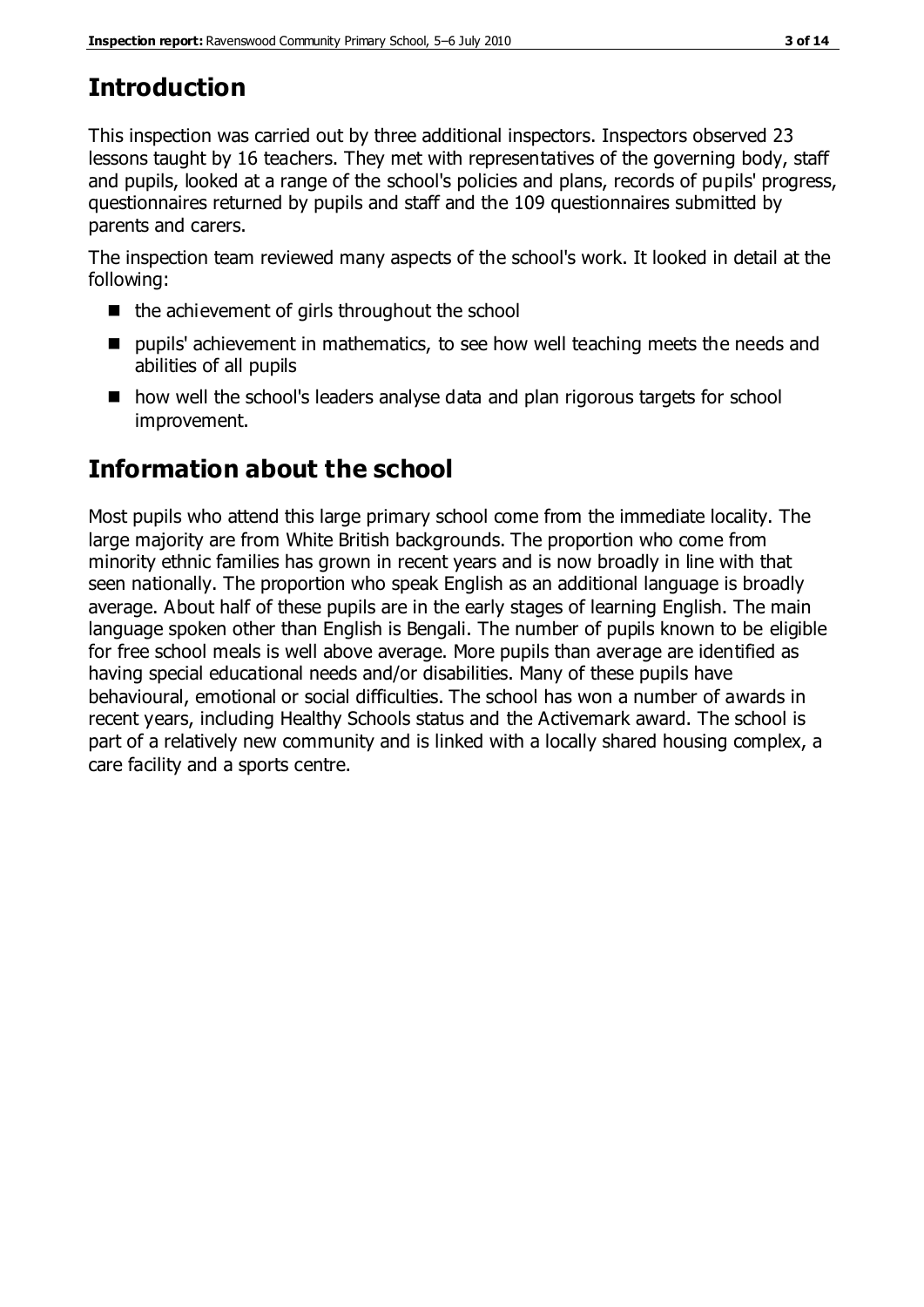# **Inspection judgements**

| Overall effectiveness: how good is the school?  |  |
|-------------------------------------------------|--|
| The school's capacity for sustained improvement |  |

## **Main findings**

In accordance with section 13(3) of the Education Act 2005, Her Majesty's Chief Inspector is of the opinion that this school requires special measures because it is failing to give its pupils an acceptable standard of education and the persons responsible for leading, managing or governing the school are not demonstrating the capacity to secure the necessary improvement in the school.

Pupils' attainment is much lower than average. Children begin in the Nursery with varying levels of skill and knowledge but overall they are well below expected levels for their age. They make satisfactory progress in the Early Years Foundation Stage and Key Stage 1, although their attainment remains below average by the end of Year 2, especially in reading and writing. Progress through Key Stage 2 is unsatisfactory because of significant weaknesses in teaching. Despite some improvements, pupils' attainment for the last three years has remained significantly below that expected for their age by the time they leave at the end of Year 6.

Pupils' behaviour is satisfactory. The school's work to gain Healthy Schools status and the Activemark award means that pupils have a good understanding of how to keep fit and healthy. Pupils make a good contribution to their school community through their work as monitors, helpers and school councillors. However, they are not involved enough in their own learning. They are often unaware of the targets set for them. Targets are not reviewed as regularly as they might be and pupils are not involved enough in assessing progress towards their individual targets.

Pupils' learning is satisfactory in Key Stage 1, where lessons are planned appropriately and teachers show a sound knowledge of the pupils' different needs and abilities. Lessons are usually interesting and involve pupils in practical activities. Pupils do not learn well enough in Key Stage 2 because lessons often lack pace and challenge, consequently pupils become bored and lose concentration. Activities are often too easy for more-able pupils and too difficult for those with special educational needs and/or disabilities. Additional support for these pupils in small groups outside class lessons is often successful in helping them make satisfactory progress. However, teaching assistants are not always deployed well enough during lessons to make a significant impact on pupils' learning. Assessment during lessons is weak, and means that pupils' mistakes are not identified and addressed. Although pupils' work is marked regularly, little advice is provided to help them improve.

Improvement since the last inspection has been too slow. Although attendance has improved and is now satisfactory and pupils' attainment is beginning to rise, weaknesses in teaching and learning in Key Stage 2 remain. Leaders have identified the weaknesses in teaching but do not tackle them effectively. Assessment of pupils' work and progress is often too generous and results in an inaccurate view of performance. Senior leaders expect too little of teachers and pupils, and are not providing a strong enough lead to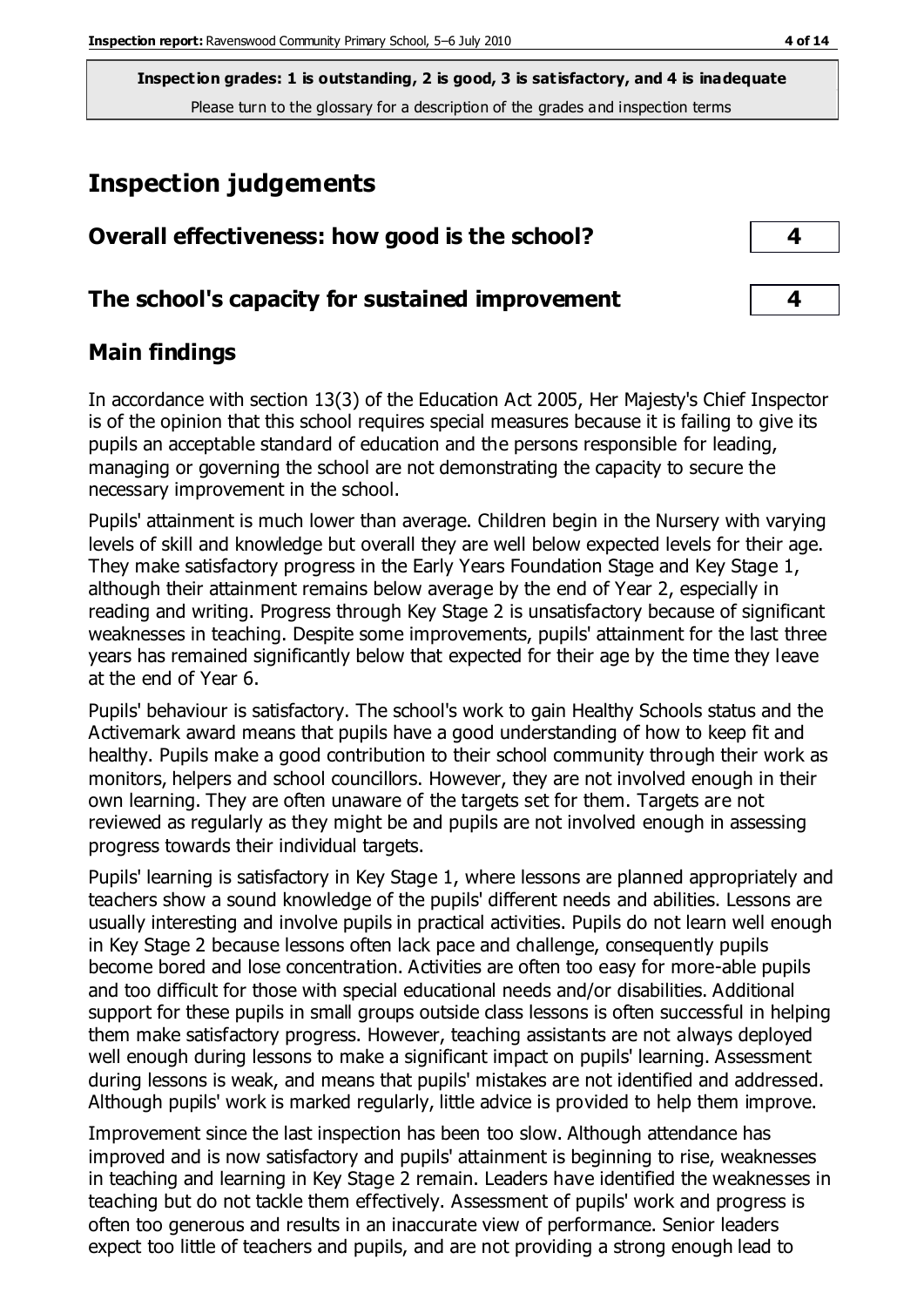secure more rapid improvement. As at the time of the last inspection, the school is not using data about pupils' attainment well enough to compare itself with schools nationally. This results in an inaccurate interpretation of its performance. Slow improvement, inaccurate self-evaluation and a lack of drive from some senior leaders, mean that the school has an inadequate capacity for further improvement.

## **What does the school need to do to improve further?**

- Improve pupils' attainment and progress by raising the quality of teaching to ensure that, by the end of the summer term 2011:
	- activities in lessons more closely match the full range of pupils' individual needs
	- lessons are conducted at a good pace to maintain pupils' interest and motivation
	- additional support is deployed more effectively during lessons
	- pupils' progress is assessed more rigorously during lessons to identify and address misconceptions
	- pupils' work is marked more regularly and helpful comments provided so that pupils can improve.
- Extend pupils' involvement in their learning by December 2010 by:
	- $-$  reviewing progress towards their targets more regularly
	- involving pupils more effectively in the review of their targets.
- Improve the leadership and management of the school by December 2010 by:
	- providing a stronger lead and clearer direction for staff to secure more rapid improvement
	- $-$  taking robust action to address weaknesses in teaching
	- $-$  raising teachers' expectations of pupils
	- improving the accuracy of the assessment of pupils' work
	- improving the accuracy of the evaluation of the school's performance compared with schools nationally.

## **Outcomes for individuals and groups of pupils 4**

Pupils show satisfactory attitudes to learning. Many work hard in lessons, especially when they are interested and stimulated by the subject. Year 1 pupils for example, enjoyed programming a simple robot to move around a maze. They persevered even when they found the task difficult. Work seen in classrooms and in pupils' books shows that pupils in Key Stage 1 are learning satisfactorily but those at Key Stage 2 are not. In Years 3 to 6, pupils' work is often untidy, especially in writing. Spelling, punctuation and handwriting are weak and pupils use a narrow range of vocabulary.

Pupils from minority ethnic backgrounds and those who speak English as an additional language often attain higher levels than those from White British families. Following a whole school initiative, girls are now beginning to take a more active part in lessons, showing more confidence in responding to teachers' questions and participating in class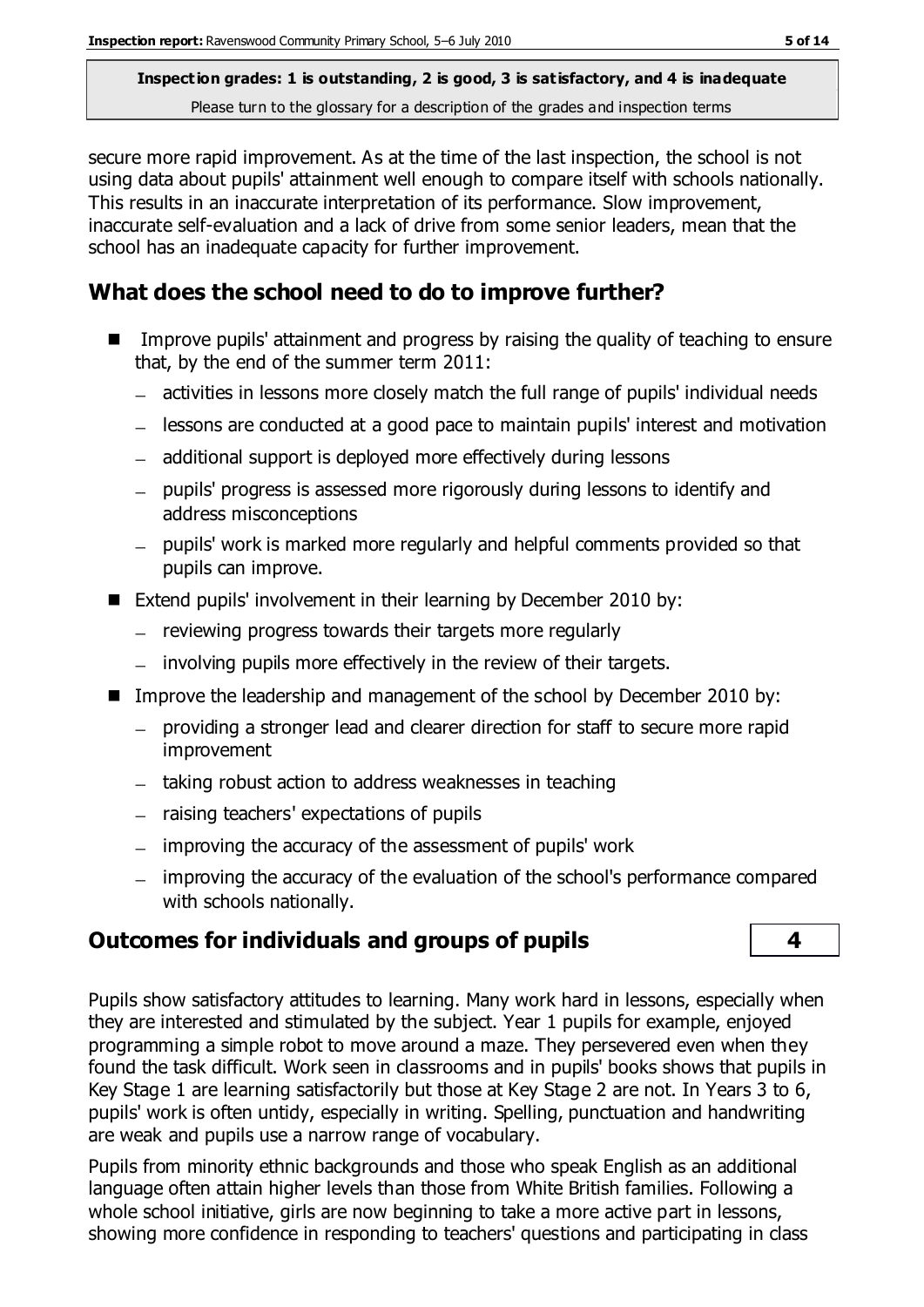discussions. Their achievement is beginning to improve as is pupils' achievement generally, especially in mathematics. However, the rate of improvement is still too slow to ensure they reach acceptable levels of attainment in literacy and numeracy to prepare them adequately for secondary school.

The large majority of pupils feel safe in school. They say there are many adults they can turn to if they need advice or support. The school council organises fundraising activities to support local and national charities and pupils participate well in local music festivals and inter-school sports. Spiritual, moral, social and cultural development is satisfactory. Pupils have an active role in making the school rules and are involved in projects with local artists and sculptors. They have a developing knowledge and understanding of different faiths and cultures.

| Pupils' achievement and the extent to which they enjoy their learning                                                     | 4              |
|---------------------------------------------------------------------------------------------------------------------------|----------------|
| Taking into account:<br>Pupils' attainment <sup>1</sup>                                                                   | 4              |
| The quality of pupils' learning and their progress                                                                        | 4              |
| The quality of learning for pupils with special educational needs and/or disabilities<br>and their progress               | 4              |
| The extent to which pupils feel safe                                                                                      | 3              |
| Pupils' behaviour                                                                                                         | 3              |
| The extent to which pupils adopt healthy lifestyles                                                                       | $\overline{2}$ |
| The extent to which pupils contribute to the school and wider community                                                   | 2              |
| The extent to which pupils develop workplace and other skills that will contribute to<br>their future economic well-being | 4              |
| Taking into account:<br>Pupils' attendance <sup>1</sup>                                                                   | 3              |
| The extent of pupils' spiritual, moral, social and cultural development                                                   | 3              |

These are the grades for pupils' outcomes

<sup>1</sup> The grades for attainment and attendance are: 1 is high; 2 is above average; 3 is broadly average; and 4 is low

## **How effective is the provision?**

The curriculum includes a satisfactory range of activities. Pupils enjoy visits, for example to Colchester Castle where they learn about the Romans as part of their history work. Year 6 pupils benefit from a residential trip, where they develop a variety of new skills as well as learning how to live together away from home. About half of the pupils attend one of the good range of out-of-school clubs and activities, for example, tennis, recorders, gardening and street dancing. They enjoy activities organised by school staff at the local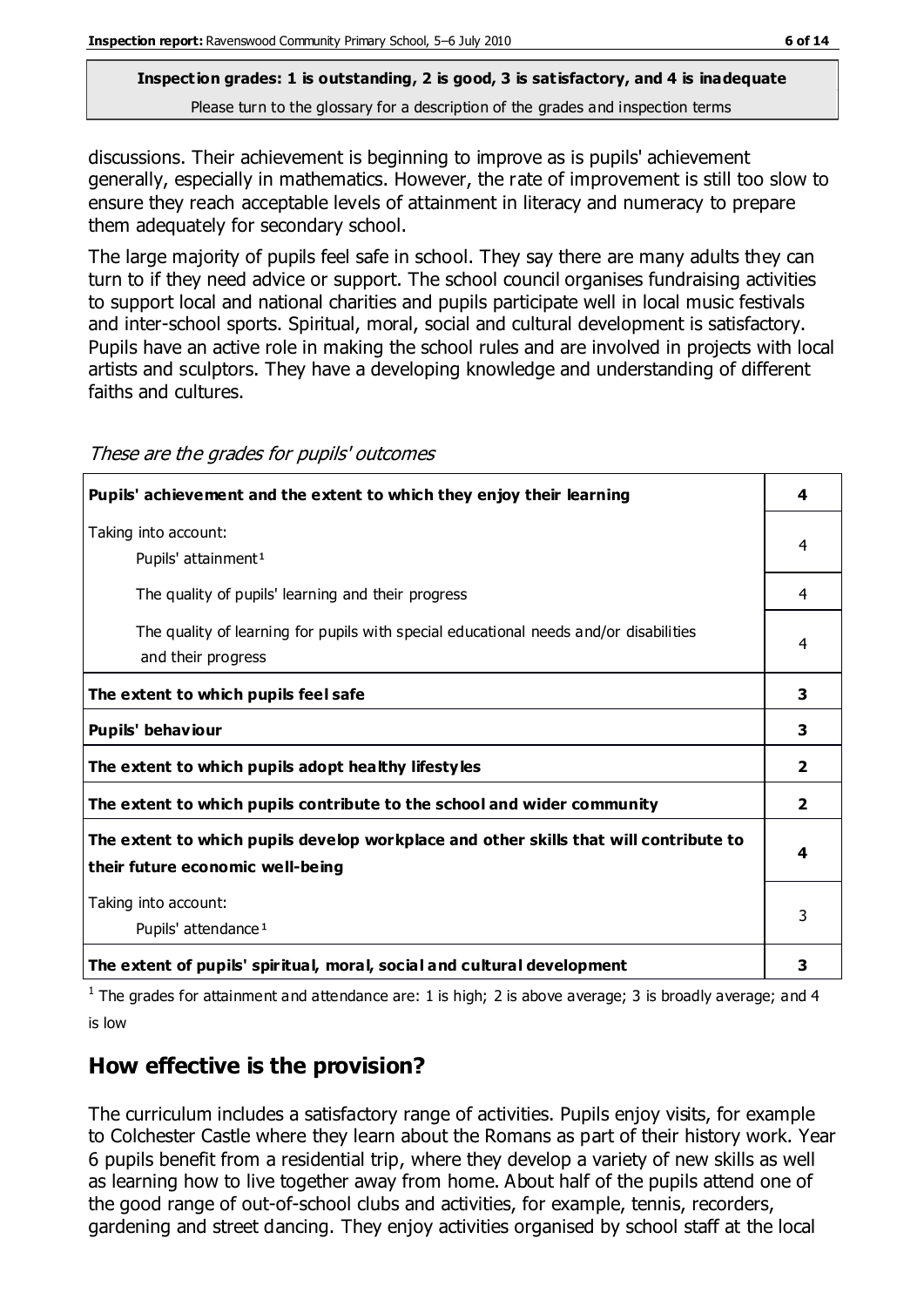sports centre, including trampolining and cheerleading. Provision for gifted and talented pupils is developing but remains fairly limited.

Teaching varies considerably throughout the school and is inadequate overall. It is satisfactory and improving in Key Stage 1 where teachers have positive relationships with pupils and provide a sound range of activities to engage their interest. In Key Stage 2, while there is some satisfactory and a small minority of good teaching, lessons often fail to challenge pupils sufficiently. Interactive whiteboards are used well in some lessons, for example, where a teacher displayed a series of images and photographs to stimulate pupils to express their opinions about fox-trapping. The teacher's enthusiasm promoted a good degree of participation by pupils. A lively debate followed, with pupils confidently expressing their views. However, in too many lessons, a slow pace and dull presentation coupled with low expectations mean that pupils are not involved well enough in their learning and as a result make inadequate progress.

Pastoral care is satisfactory. Adults have a sound knowledge of pupils and their circumstances and offer appropriate support and encouragement when needed. Pupils with emotional, behavioural and social difficulties receive satisfactory support from the learning mentor and through the nurture groups. This helps them maintain acceptable behaviour during the school day. The breakfast and after-school clubs provide sound opportunities for pupils to have a positive start and end to the school day. These clubs are appreciated greatly by parents and carers who responded to the questionnaire. Effective work with the Education Welfare Officer has been successful in improving attendance and reducing persistent absence.

| The quality of teaching                                                                                    |  |
|------------------------------------------------------------------------------------------------------------|--|
| Taking into account:<br>The use of assessment to support learning                                          |  |
| The extent to which the curriculum meets pupils' needs, including, where relevant,<br>through partnerships |  |
| The effectiveness of care, guidance and support                                                            |  |

These are the grades for the quality of provision

## **How effective are leadership and management?**

The school receives intensive support from advisers to try to improve pupils' attainment and progress. This is showing signs of success although the rate of improvement, especially in pupils' literacy skills, is still too slow. Leadership and management of the school do not embed ambition or drive improvement strongly enough. Expectations are not sufficiently clear, monitoring is not thorough and issues identified as being in need of improvement, such as weaknesses in teaching, are not followed up rigorously enough. Meetings to discuss pupils' progress have recently become more regular and individual teachers are beginning to be held to account for pupils' progress, but this has not yet had a significant impact on progress in lessons. The work of phase leaders is developing and there are encouraging signs that the work carried out in Key Stage 1 is helping teachers to improve their practice. This is not apparent in Key Stage 2. The school does not promote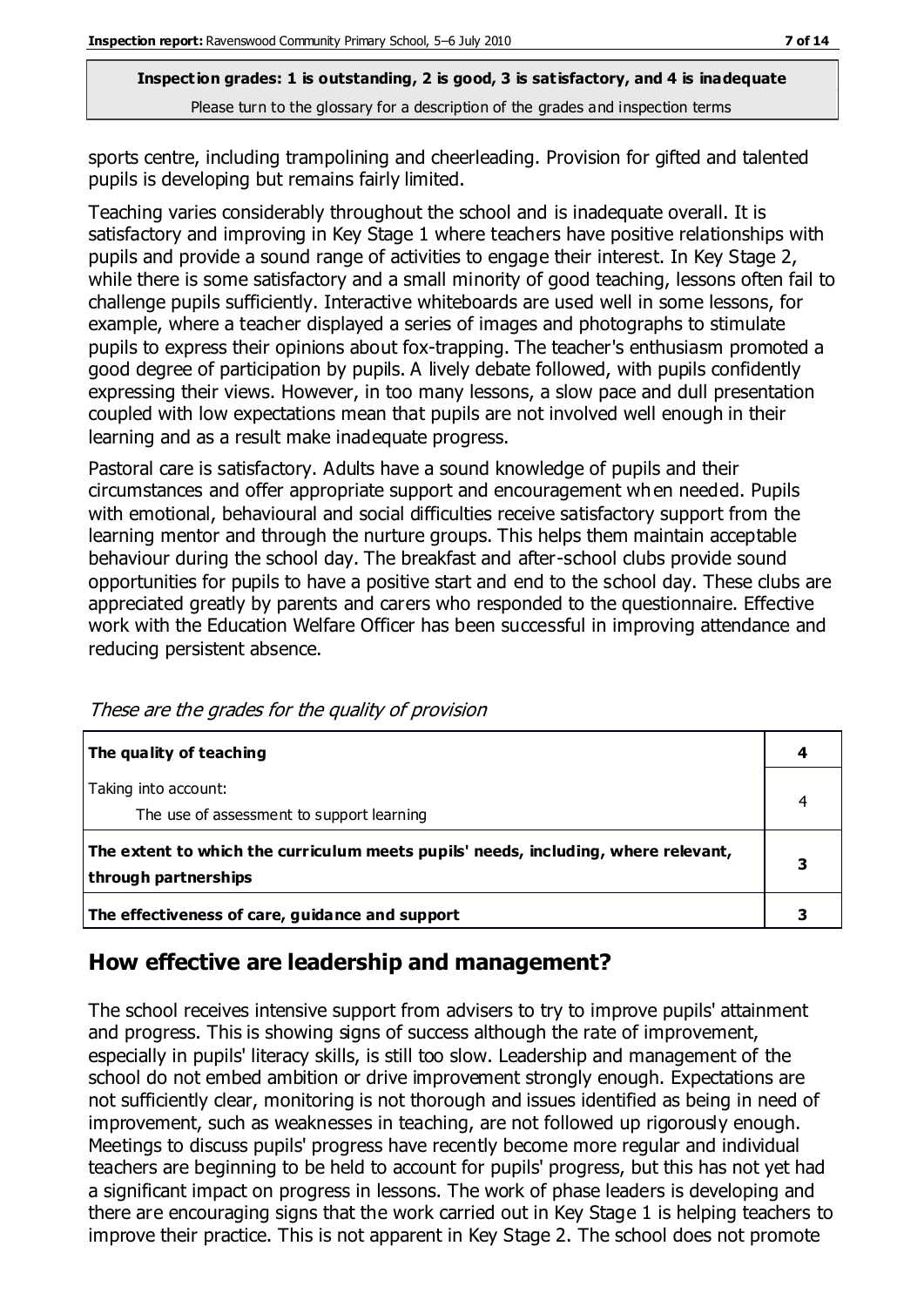equality of opportunity satisfactorily. Although the progress of different groups is analysed and there has been some improvement in girls' achievement, inadequate teaching in Key Stage 2 means that pupils do not have the chance to progress in line with their capabilities.

The governing body's collective membership has a range of useful skills which support many aspects of the school's work. Governors attend relevant training courses and take an active role in monitoring health and safety procedures, including safeguarding, to ensure satisfactory systems are in place. They provide useful links with different groups within the community, for example, the children's centre and other schools in the area. However, the governing body remains too dependent on information provided by the headteacher. This has limited their ability to hold the school to account for shortcomings in provision and outcomes and has led to an overly generous view of the school's effectiveness.

The school promotes community cohesion satisfactorily within the immediate locality and there are developing links with a school in the United States of America to enable pupils to learn about life in a community outside their own experience.

| The effectiveness of leadership and management in embedding ambition and driving<br><i>improvement</i>                                                           | 4 |
|------------------------------------------------------------------------------------------------------------------------------------------------------------------|---|
| Taking into account:<br>The leadership and management of teaching and learning                                                                                   | 4 |
| The effectiveness of the governing body in challenging and supporting the<br>school so that weaknesses are tackled decisively and statutory responsibilities met | 4 |
| The effectiveness of the school's engagement with parents and carers                                                                                             | 3 |
| The effectiveness of partnerships in promoting learning and well-being                                                                                           | 3 |
| The effectiveness with which the school promotes equality of opportunity and tackles<br>discrimination                                                           | 4 |
| The effectiveness of safeguarding procedures                                                                                                                     | 3 |
| The effectiveness with which the school promotes community cohesion                                                                                              | 3 |
| The effectiveness with which the school deploys resources to achieve value for money                                                                             | 4 |

These are the grades for leadership and management

## **Early Years Foundation Stage**

Children make a positive start to their education in the Nursery. They settle in quickly because of the warm welcome they receive and readily engage in the good range of indoor and outdoor activities. There is a good balance of adult-led activities and those that children choose for themselves. The children make good progress in the Nursery and satisfactory progress in Reception. Recent training has helped staff to promote literacy more effectively throughout the Early Years Foundation Stage. Phonic skills are taught satisfactorily in Reception classes and some good opportunities were provided in one lesson for example, for children to 'write' about going on a journey. Activities provided in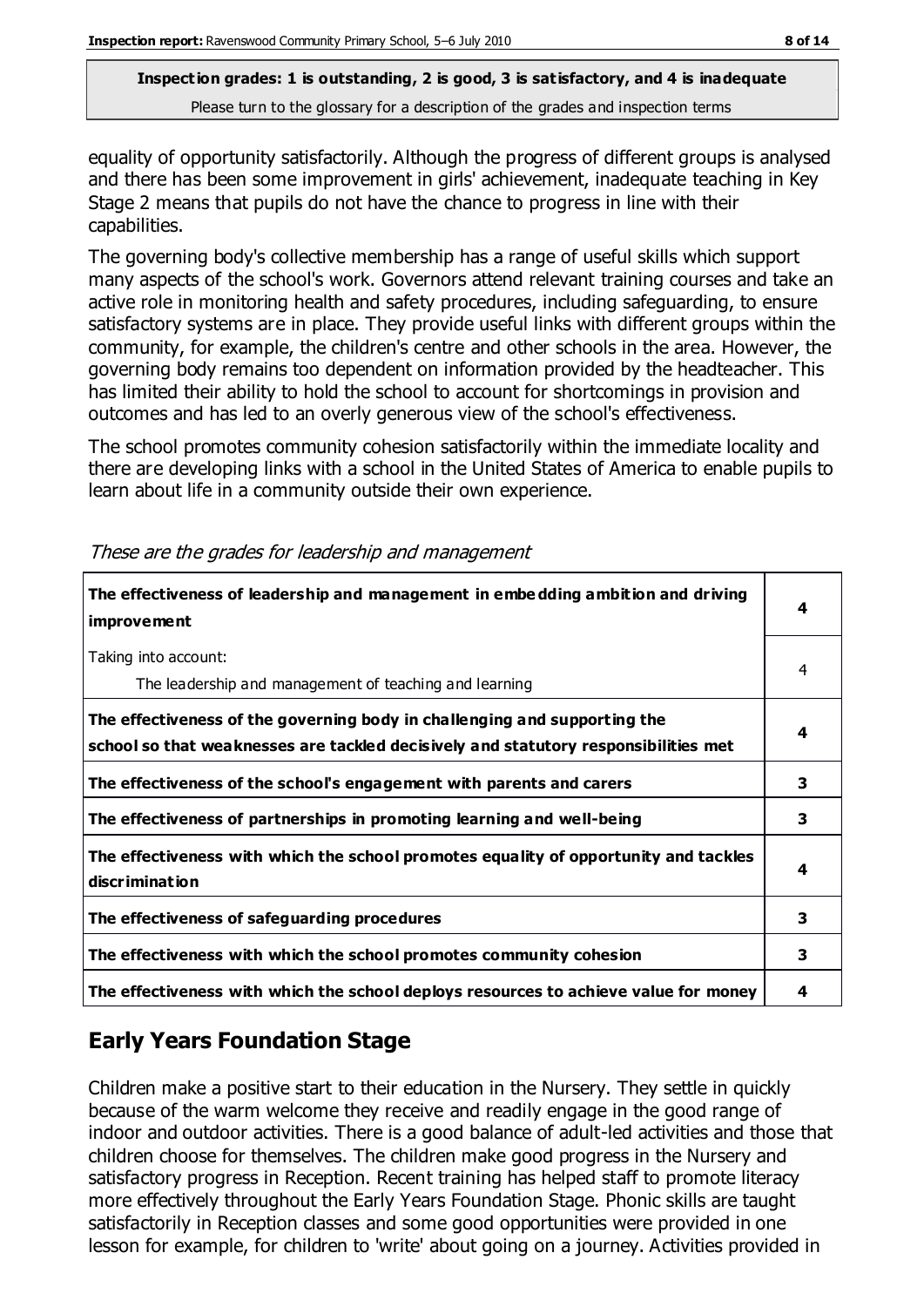the outdoor area in Reception are narrow and do not promote all aspects of children's development successfully. The school is planning to build a sheltered area outside Reception classes, to ensure that children can have access to outdoor learning all the year round.

Leadership and management of the Early Years Foundation Stage are satisfactory. Health and safety procedures are satisfactory and regularly reviewed. Staff are appropriately trained in first aid. Children's progress is assessed regularly. The indications are that more children are reaching nationally expected levels in communication, language and literacy and in their personal, social and emotional development, but overall outcomes remain well below expected levels when they transfer to Year 1.

These are the grades for the Early Years Foundation Stage

| Overall effectiveness of the Early Years Foundation Stage                             |  |
|---------------------------------------------------------------------------------------|--|
| Taking into account:<br>Outcomes for children in the Early Years Foundation Stage     |  |
| The quality of provision in the Early Years Foundation Stage                          |  |
| The effectiveness of leadership and management of the Early Years Foundation<br>Stage |  |

## **Views of parents and carers**

Most of the parents and carers who responded to the questionnaire expressed positive views about the school's work. Almost all agreed that the school helped their children to develop healthy lifestyles. Most said their children enjoyed school and that they were kept safe. A few parents and carers expressed concerns about how well the school was led and managed and how unacceptable behaviour was addressed. A few consider that their views and suggestions were not always taken on board, that they did not receive enough information about their children's progress and that their children were not making enough progress at school. Inspectors endorse the positive views of parents and inspection findings also concur with some of the concerns raised, for example about the rate of children's progress and the way that the school is led and managed. Inspectors found that the information provided about pupils' progress was adequate and satisfactory systems are in place to seek parents' and carers' views.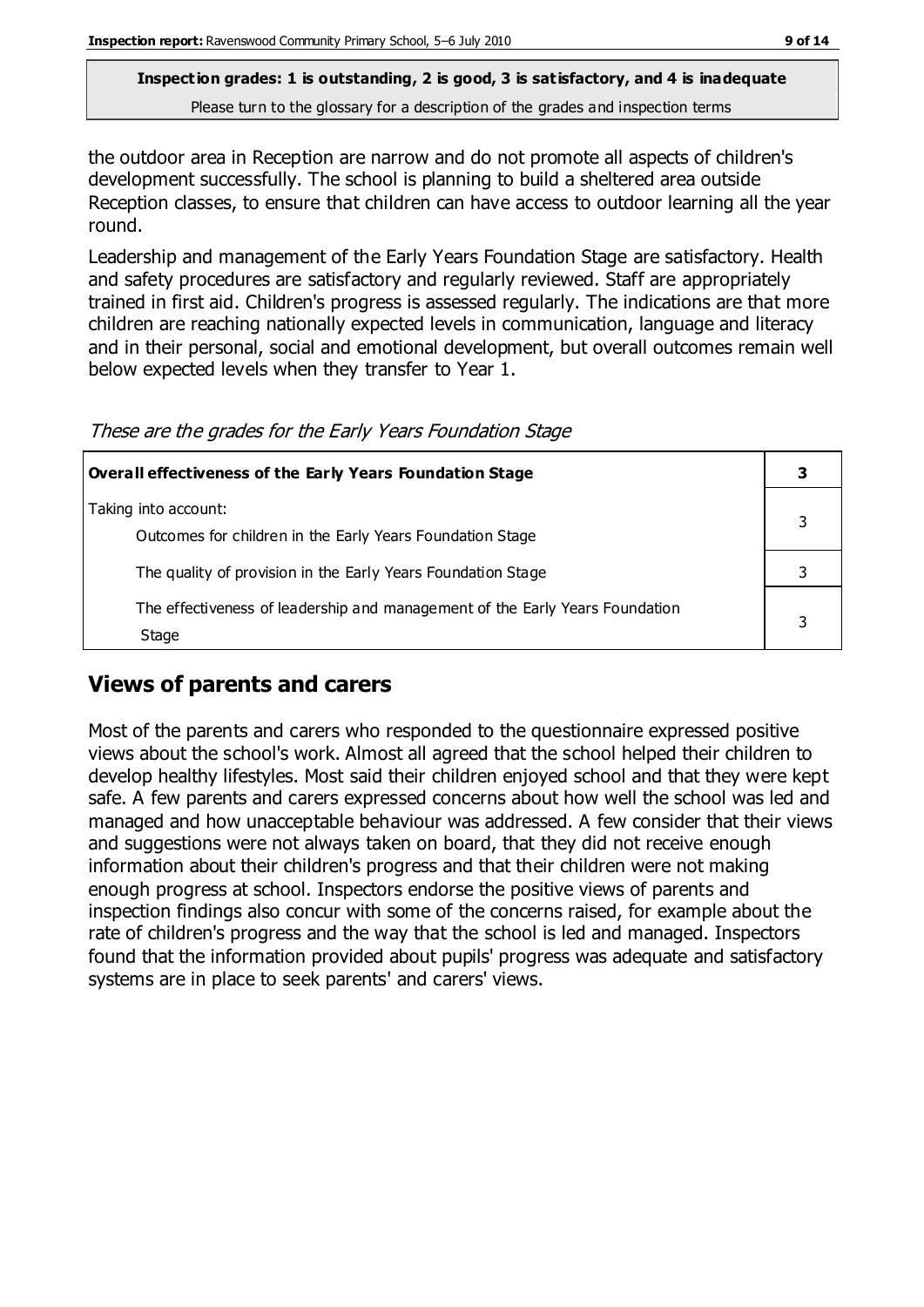#### **Responses from parents and carers to Ofsted's questionnaire**

Ofsted invited all the registered parents and carers of pupils registered at Ravenswood Community Primary School to complete a questionnaire about their views of the school.

In the questionnaire, parents and carers were asked to record how strongly they agreed with 13 statements about the school. The inspection team received 109 completed questionnaires by the end of the on-site inspection. In total, there are 411 pupils registered at the school.

| <b>Statements</b>                                                                                                                                                                                                                                       |              | <b>Strongly</b><br>Agree<br>agree |              |               | <b>Disagree</b> |                | <b>Strongly</b><br>disagree |                |
|---------------------------------------------------------------------------------------------------------------------------------------------------------------------------------------------------------------------------------------------------------|--------------|-----------------------------------|--------------|---------------|-----------------|----------------|-----------------------------|----------------|
|                                                                                                                                                                                                                                                         | <b>Total</b> | $\frac{0}{0}$                     | <b>Total</b> | $\frac{0}{0}$ | <b>Total</b>    | $\frac{0}{0}$  | <b>Total</b>                | $\frac{0}{0}$  |
| My child enjoys school                                                                                                                                                                                                                                  | 52           | 48                                | 49           | 45            | 3               | 3              | 3                           | $\overline{3}$ |
| The school keeps my child<br>safe                                                                                                                                                                                                                       | 50           | 46                                | 49           | 45            | 8               | $\overline{7}$ | 0                           | $\pmb{0}$      |
| My school informs me about<br>my child's progress                                                                                                                                                                                                       | 40           | 37                                | 53           | 49            | 12              | 11             | $\mathbf{1}$                | $\mathbf{1}$   |
| My child is making enough<br>progress at this school                                                                                                                                                                                                    | 46           | 42                                | 50           | 46            | 12              | 11             | 1                           | $\mathbf{1}$   |
| The teaching is good at this<br>school                                                                                                                                                                                                                  | 45           | 41                                | 54           | 50            | 4               | 4              | $\mathbf{1}$                | $\mathbf{1}$   |
| The school helps me to<br>support my child's learning                                                                                                                                                                                                   | 38           | 35                                | 62           | 57            | 8               | 7              | 0                           | $\mathbf 0$    |
| The school helps my child to<br>have a healthy lifestyle                                                                                                                                                                                                | 44           | 40                                | 63           | 58            | $\overline{2}$  | $\overline{2}$ | 0                           | $\pmb{0}$      |
| The school makes sure that<br>my child is well prepared for<br>the future (for example<br>changing year group,<br>changing school, and for<br>children who are finishing<br>school, entering further or<br>higher education, or entering<br>employment) | 40           | 37                                | 57           | 52            | 5               | 5              | $\mathbf{1}$                | $\mathbf{1}$   |
| The school meets my child's<br>particular needs                                                                                                                                                                                                         | 42           | 39                                | 55           | 50            | $\overline{7}$  | 6              | 4                           | $\overline{4}$ |
| The school deals effectively<br>with unacceptable behaviour                                                                                                                                                                                             | 26           | 24                                | 56           | 51            | 15              | 14             | 6                           | 6              |
| The school takes account of<br>my suggestions and concerns                                                                                                                                                                                              | 33           | 30                                | 57           | 52            | $10\,$          | 9              | 4                           |                |
| The school is led and<br>managed effectively                                                                                                                                                                                                            | 40           | 37                                | 51           | 47            | 8               | 7              | 6                           | 6              |
| Overall, I am happy with my<br>child's experience at this<br>school                                                                                                                                                                                     | 52           | 48                                | 42           | 39            | 8               | 7              | $\mathbf{1}$                | $\mathbf{1}$   |

The table above summarises the responses that parents and carers made to each statement. The percentages indicate the proportion of parents and carers giving that response out of the total number of completed questionnaires. Where one or more parents and carers chose not to answer a particular question, the percentages will not add up to 100%.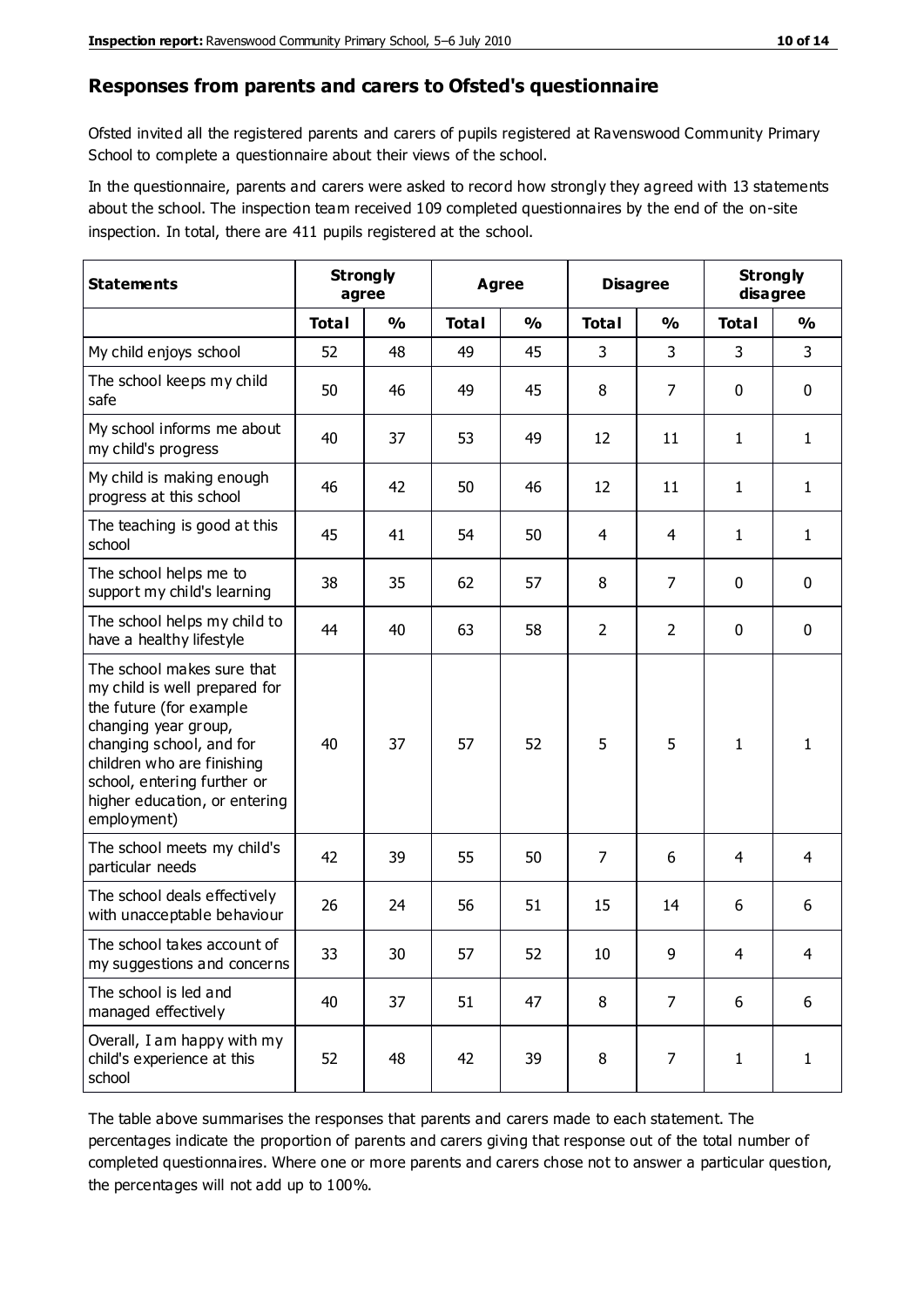# **Glossary**

| Grade   | <b>Judgement</b> | <b>Description</b>                                                                                                                                                                                                            |
|---------|------------------|-------------------------------------------------------------------------------------------------------------------------------------------------------------------------------------------------------------------------------|
| Grade 1 | Outstanding      | These features are highly effective. An outstanding school<br>provides exceptionally well for all its pupils' needs.                                                                                                          |
| Grade 2 | Good             | These are very positive features of a school. A school that<br>is good is serving its pupils well.                                                                                                                            |
| Grade 3 | Satisfactory     | These features are of reasonable quality. A satisfactory<br>school is providing adequately for its pupils.                                                                                                                    |
| Grade 4 | Inadequate       | These features are not of an acceptable standard. An<br>inadequate school needs to make significant improvement<br>in order to meet the needs of its pupils. Ofsted inspectors<br>will make further visits until it improves. |

## **What inspection judgements mean**

## **Overall effectiveness of schools**

|                       | Overall effectiveness judgement (percentage of schools) |      |                     |                   |
|-----------------------|---------------------------------------------------------|------|---------------------|-------------------|
| <b>Type of school</b> | <b>Outstanding</b>                                      | Good | <b>Satisfactory</b> | <b>Inadequate</b> |
| Nursery schools       | 51                                                      | 45   | 0                   |                   |
| Primary schools       | 6                                                       | 41   | 42                  | 10                |
| Secondary schools     | 8                                                       | 34   | 44                  | 14                |
| Sixth forms           | 10                                                      | 37   | 50                  | 3                 |
| Special schools       | 32                                                      | 38   | 25                  | 5                 |
| Pupil referral units  | 12                                                      | 43   | 31                  | 14                |
| All schools           | 9                                                       | 40   | 40                  | 10                |

New school inspection arrangements were introduced on 1 September 2009. This means that inspectors now make some additional judgements that were not made previously.

The data in the table above is for the period 1 September to 31 December 2009 and is the most recently published data available (see **[www.ofsted.gov.uk](http://www.ofsted.gov.uk/)**). Please note that the sample of schools inspected during the autumn term 2009 was not representative of all schools nationally, as weaker schools are inspected more frequently than good or outstanding schools.

Percentages are rounded and do not always add exactly to 100. Secondary school figures include those that have sixth forms, and sixth form figures include only the data specifically for sixth form inspection judgements.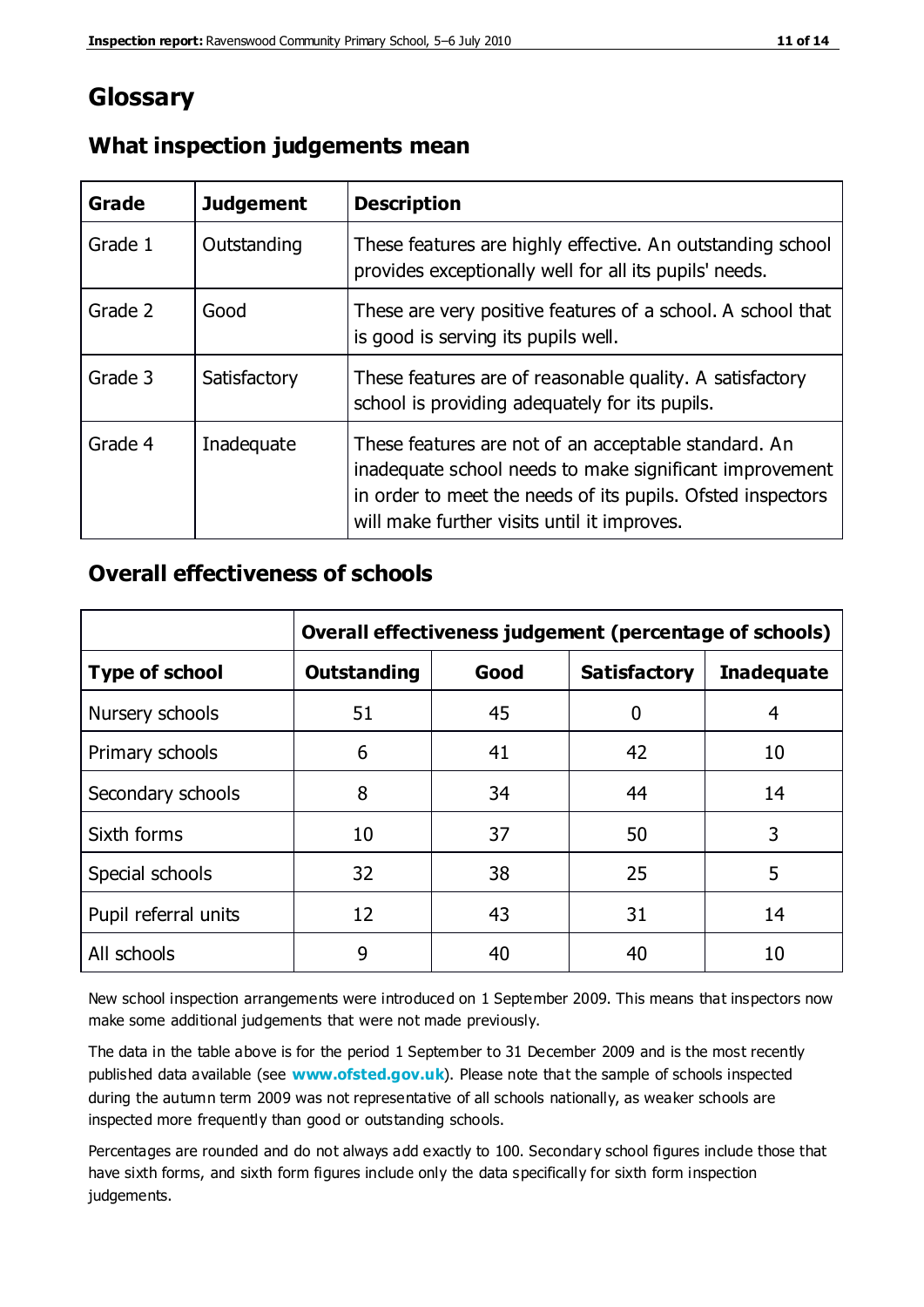# **Common terminology used by inspectors**

| Achievement:               | the progress and success of a pupil in their learning,<br>development or training.                                                                                                                                                          |
|----------------------------|---------------------------------------------------------------------------------------------------------------------------------------------------------------------------------------------------------------------------------------------|
| Attainment:                | the standard of the pupils' work shown by test and<br>examination results and in lessons.                                                                                                                                                   |
| Capacity to improve:       | the proven ability of the school to continue<br>improving. Inspectors base this judgement on what<br>the school has accomplished so far and on the quality<br>of its systems to maintain improvement.                                       |
| Leadership and management: | the contribution of all the staff with responsibilities,<br>not just the headteacher, to identifying priorities,<br>directing and motivating staff and running the school.                                                                  |
| Learning:                  | how well pupils acquire knowledge, develop their<br>understanding, learn and practise skills and are<br>developing their competence as learners.                                                                                            |
| Overall effectiveness:     | inspectors form a judgement on a school's overall<br>effectiveness based on the findings from their<br>inspection of the school. The following judgements,<br>in particular, influence what the overall effectiveness<br>judgement will be. |
|                            | The school's capacity for sustained<br>improvement.                                                                                                                                                                                         |
|                            | Outcomes for individuals and groups of pupils.                                                                                                                                                                                              |
|                            | The quality of teaching.                                                                                                                                                                                                                    |
|                            | The extent to which the curriculum meets<br>pupils' needs, including, where relevant,<br>through partnerships.                                                                                                                              |
|                            | The effectiveness of care, guidance and<br>support.                                                                                                                                                                                         |
| Progress:                  | the rate at which pupils are learning in lessons and<br>over longer periods of time. It is often measured by<br>comparing the pupils' attainment at the end of a key                                                                        |

stage with their attainment when they started.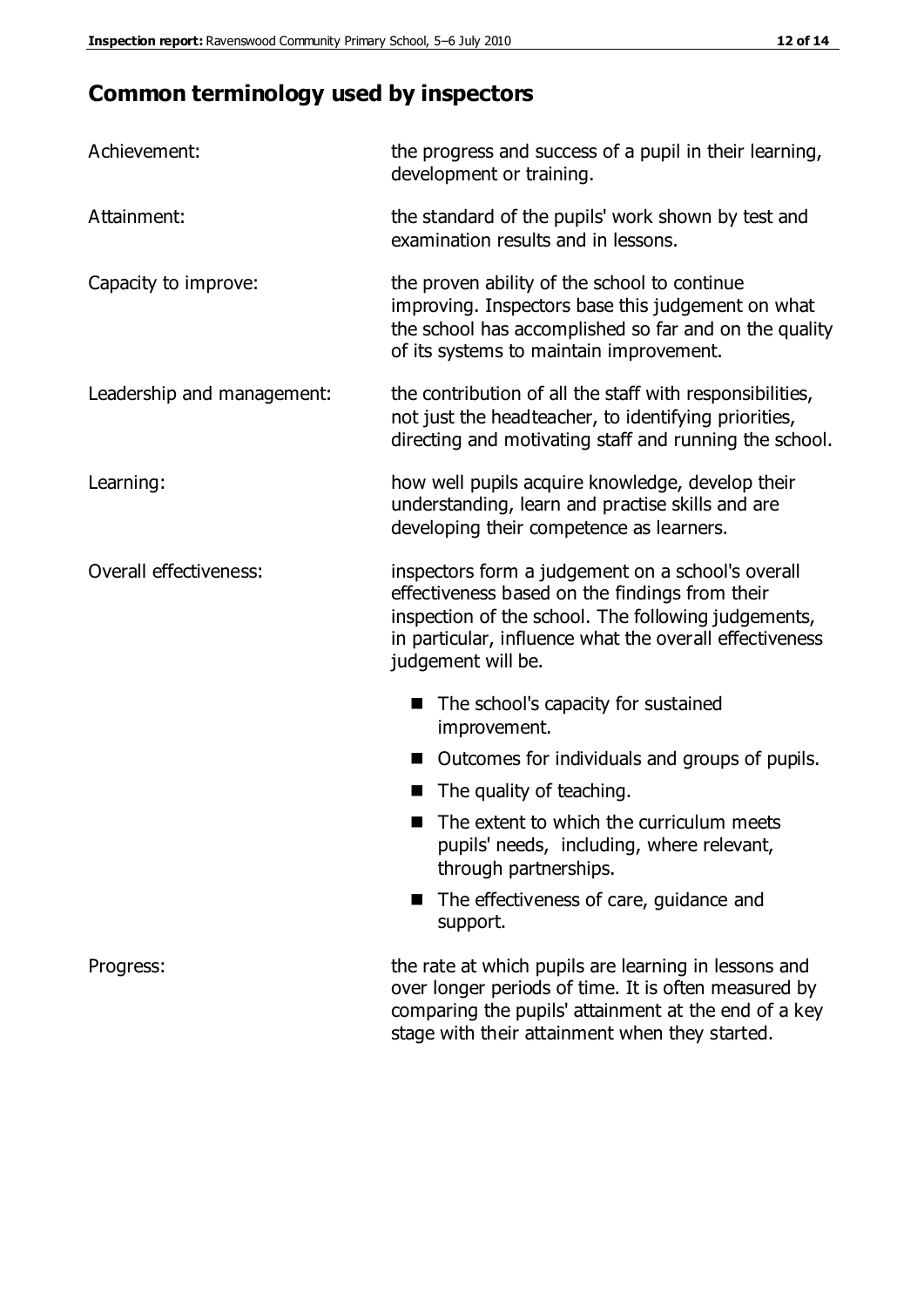## **This letter is provided for the school, parents and carers to share with their children. It describes Ofsted's main findings from the inspection of their school.**

#### 7 July 2010

#### Dear Pupils

#### **Inspection of Ravenswood Community Primary School, Ipswich, IP3 9UA**

Thank you for welcoming the other inspectors and me to your school and telling us about your experiences. Thank you also to those pupils who returned questionnaires. Your views, along with everything else that we saw, helped us form a clear view about how well your school works. Here are some of the important things that we found out:

- $\blacksquare$  the children in the Nursery get a positive start to their education
- vou understand what it means to be healthy, and many of you enjoy the nutritious school lunches and bring healthy options in your packed lunches
- most of you attend school regularly so you do not miss important parts of your education
- you do a lot of jobs around the school and contribute well to the local community.

Although some of the things about the school are acceptable, overall your school is not giving you a satisfactory education. The school has been put into special measures. This means your school will receive support to help it to improve and other inspectors will visit from time to time to check on the progress being made.

We have asked your teachers to make sure they set work that is at the right level to help you make faster progress. They should also provide helpful comments when they are marking your work so that you know what to do to improve. We have also asked them to encourage you to take more responsibility for your learning by setting your own targets and reviewing your progress towards them. We have asked all of the people in charge to set their sights higher in terms of what everybody in school can achieve. You are capable of doing much better at school and improvements need to happen more quickly than they are at present.

You all can play your part in helping your school become better by making sure you work hard, behave well and attend school every day.

Yours sincerely

Mary Summers Lead inspector